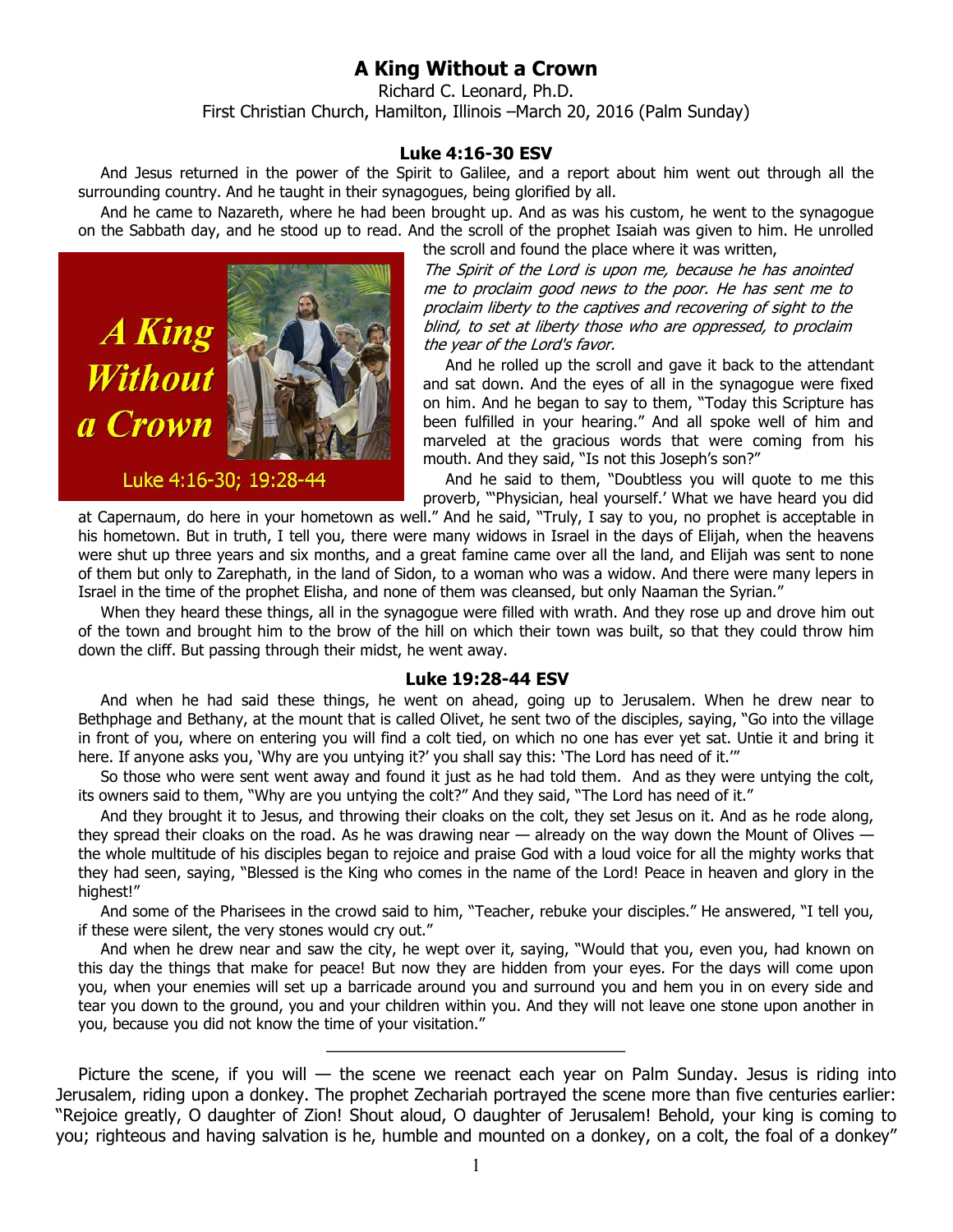(Zechariah 9:9). Israel looked forward to the arrival of the Lord's anointed one, the Messiah — for that's what the Hebrew word *mashiach* means, one who has been anointed with holy oil to assume leadership of the people. It was a title applied to the kings of Israel and Judah; they were known as "the Lord's Anointed" see, for example, Psalm 2. And, ground down under the oppressive boot of foreign rulers, now that of Caesar, the Judeans longed for what old Simeon called "the consolation of Israel" (Luke 2:25), the appearance of the Anointed One who would restore the glory of the people the Lord had called to be his own, and to take his name to all nations of the earth.

The hope was for the coming of Messiah, or in the Greek form, Christ, the Anointed One of the Lord. And, by the way, you may have noticed that I usually refer to Jesus as *Messiah*, rather than Christ, because I want to make clear that the New Testament writers see Jesus as fulfilling the role, first of all, of the redeemer of Israel the One who brings God's plan for his chosen people to fulfillment. When, in English, we say "Jesus Christ" it sounds like "Christ" is Jesus' last name — as though his parents were Joseph and Mary Christ. Obviously, that's not correct! When the Bible speaks of Jesus Christ it's referring to Jesus as the Messiah of Israel — and, exactly because he's the Messiah or anointed King of Israel he's also *ruler over the whole earth*. For in Psalm 2 God declares to his Anointed, "You are my Son; today I have



Rejoice greatly, O daughter of Zion! Shout aloud, O daughter of Jerusalem! Behold, your king is coming to you; righteous and having salvation is he, humble and mounted on a donkey, on a colt, the foal of a donkey. -- Zechariah 9:9

begotten you. Ask of me, and I will make the nations your heritage, and the ends of the earth your possession" (Psalm 2:7-8). We can't grasp the meaning of who Jesus is *for us* until we understand clearly who he is for "Israel," the name the New Testament gives to the fellowship of all those who answer the call of God to serve him in any age, regardless of ethnicity.

So back to Jerusalem in probably the year 30 AD. Down the Mount of Olives winds this odd procession — Jesus riding the donkey, the mount of the hoped-for King according to Zechariah. Before and after him come, Luke says, "the whole multitude of his disciples," laying their garments out on the path before him, and (as we learn from Mark) spreading leafy branches cut from the nearby fields — which is why we call this event Palm Sunday, and wave the palms ourselves. These people celebrating aren't just the twelve disciples; Luke says there's a "multitude," a large number of people who've been following Jesus or who may have come out from the city of Jerusalem to welcome him. And they're greeting him with acclamations: "Hosanna! — '*hoshì ah na'*, "Rescue us!" a quotation from Psalm 118. They're crying, "Blessed is the King who comes in the name of the Lord! Peace in heaven and glory in the highest!"

No wonder the authorities in Jerusalem are nervous about Jesus, especially after he goes into the Temple and clears out the trade going on in the outer court. Someone claiming to be King is going to get the attention of the Romans, who have a garrison stationed in a fortress built right up against the Temple walls. Relations



Some of the Pharisees in the crowd said to Jesus, "Teacher, rebuke your disciples!" "I tell you," he replied, "if they keep quiet, the stones will cry out." -- Luke 19:39-40

are dicey enough between the Jewish authorities and the Roman local administration, and any disturbance like this is cause for concern. Other would-be Messiahs have come, and more would come later, and their end has always been the same: swift execution by Rome and brutal suppression of their movements. Would this would-be Messiah be any different? they must be wondering. Yes, multitudes are welcoming Jesus; we've got to stir up our own multitude to call for his death! As John tells it, even Caiphas the high priest would declare to his associates, "It is expedient for you that one man should die for the people, and that the whole nation should not perish" — not realizing how truly he spoke (John 11:50).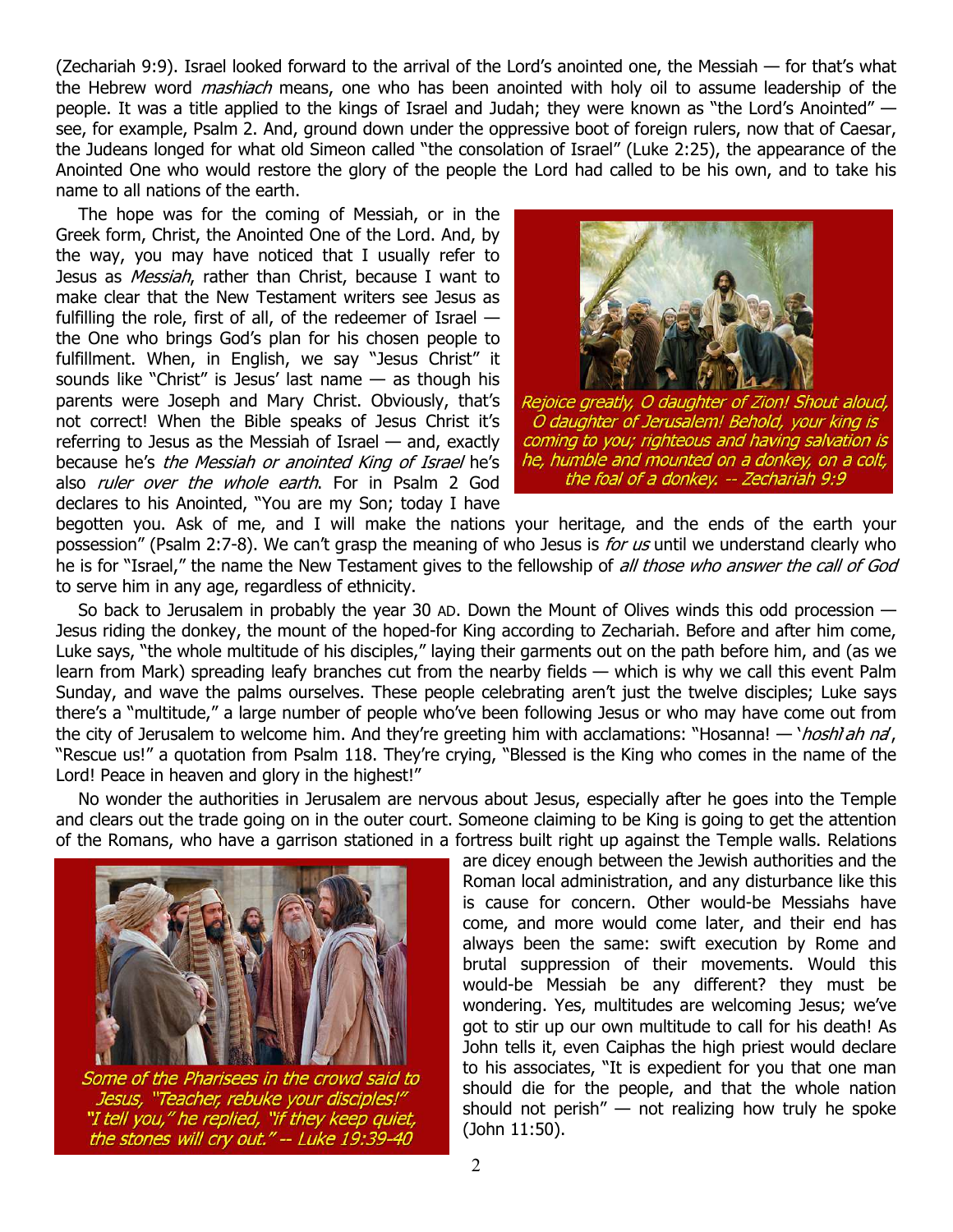Luke records that the Pharisees, witnessing this procession into the holy city, appealed to Jesus to restrain his enthusiastic followers. "Tell them to stop," they cried — for they knew all too well the danger they were in if someone entered the city claiming to be king, a rival to Caesar. But did the Pharisees, or the other Jerusalem authorities, understand what sort of king  $-$  what sort of Messiah  $-$  Jesus was to be? For that matter, did his disciples at this point even understand? Evidently Judas didn't, and no doubt others as well who, if they didn't eventually betray Jesus, perhaps like Peter denied knowing him when things got serious, or just ran away? And, we must ask, do we understand now, two millennia later, what sort of Messiah Jesus is? What did Jesus, himself, think about that question?

To reach for an answer, let's go back to the very beginning of Jesus' ministry as the Gospels record it. Today, on Palm Sunday, we're in Jerusalem. But to search out Jesus' intention, or his Messianic perspective, we need to tell "a tale of two cities": Jerusalem at the end of the story, Nazareth at the beginning. So our investigation takes us back to Nazareth, and Jesus' teaching in the synagogue recorded in Luke's chapter 4.

Jesus has been brought up in Nazareth. Despite what popular movies or books try to tell us, we know little about what really happened in Jesus' life during his childhood and early manhood. Luke provides only a brief

glimpse of the consternation the twelve-year-old Jesus caused his parents when he lingered behind after the festival, astounding the teachers in Jerusalem with his wisdom and understanding of the Scriptures. Other than that we have nothing until Jesus, at about the age of 30, submits to baptism by John the Baptizer in the River Jordan. He is then tested in the wilderness, tested concerning what sort of ministry he will have to his people. He rebukes the juicy bait the devil sets before him with those enticing words, "If you are the Son of God . . ." He throws off the temptation to impress people with showy miracles and imperial power, answering each test with a quotation from the Scriptures  $-$  in particular, the Book of Deuteronomy. And only after this forty-day test does Jesus begin to announce the arrival of God's



Jesus, full of the Holy Spirit, left the Jordan and was led by the Spirit into the wilderness, where for forty days he was tempted by the devil.  $-$  Luke 4:1-2

kingdom, calling people to follow him and teaching in the synagogues of Galilee. So we find him back in Nazareth, the returning "home-town boy" now being given the honor of reading the Scriptures for the day, as was the local custom.

In the synagogue the reading from the Law of Moses, or *Torah*, was set for each day. But the custom was developing of also reading a portion from the Prophets, called the *Haftarah*, and the reader was allowed to select the passage. Jesus takes the scroll and turns to Isaiah 61 where he reads these words:



"The Spirit of the Lord is on me, because he has anointed me to proclaim good news to the poor.<br>He has sent me to proclaim freedom for the prisoners and recovery of sight for the blind,<br>to set the oppressed free, to proclaim the<br>year of the Lord's favor." – Luke 4:18-19

The Spirit of the Lord GOD is upon me,

because the LORD has anointed me to bring good news to the poor;

he has sent me to bind up the brokenhearted, to proclaim liberty to the captives, and the opening of the prison to those who are bound;

to proclaim the year of the LORD's favor . . . (Isaiah 61:1-2).

And then he stops reading. He doesn't complete the verse, for the next line is, "and the day of vengeance of our God." Is Jesus leaving a clue here to what sort of Messiah he will be  $-$  not the hoped-for Messiah who would *punish* the enemies of Israel, but one with a different agenda? So far, Jesus has impressed the worshipers; Luke says that "all spoke well of him and marveled" at his gracious words. But Jesus isn't through; he reminds his hearers of how, during a famine in Israel,

the Lord sent Elijah only to a poor widow in the Gentile region of Sidon; and how during Elisha's day while there were many lepers in Israel only Naaman, a Syrian official, was healed. Clearly, Jesus is sending a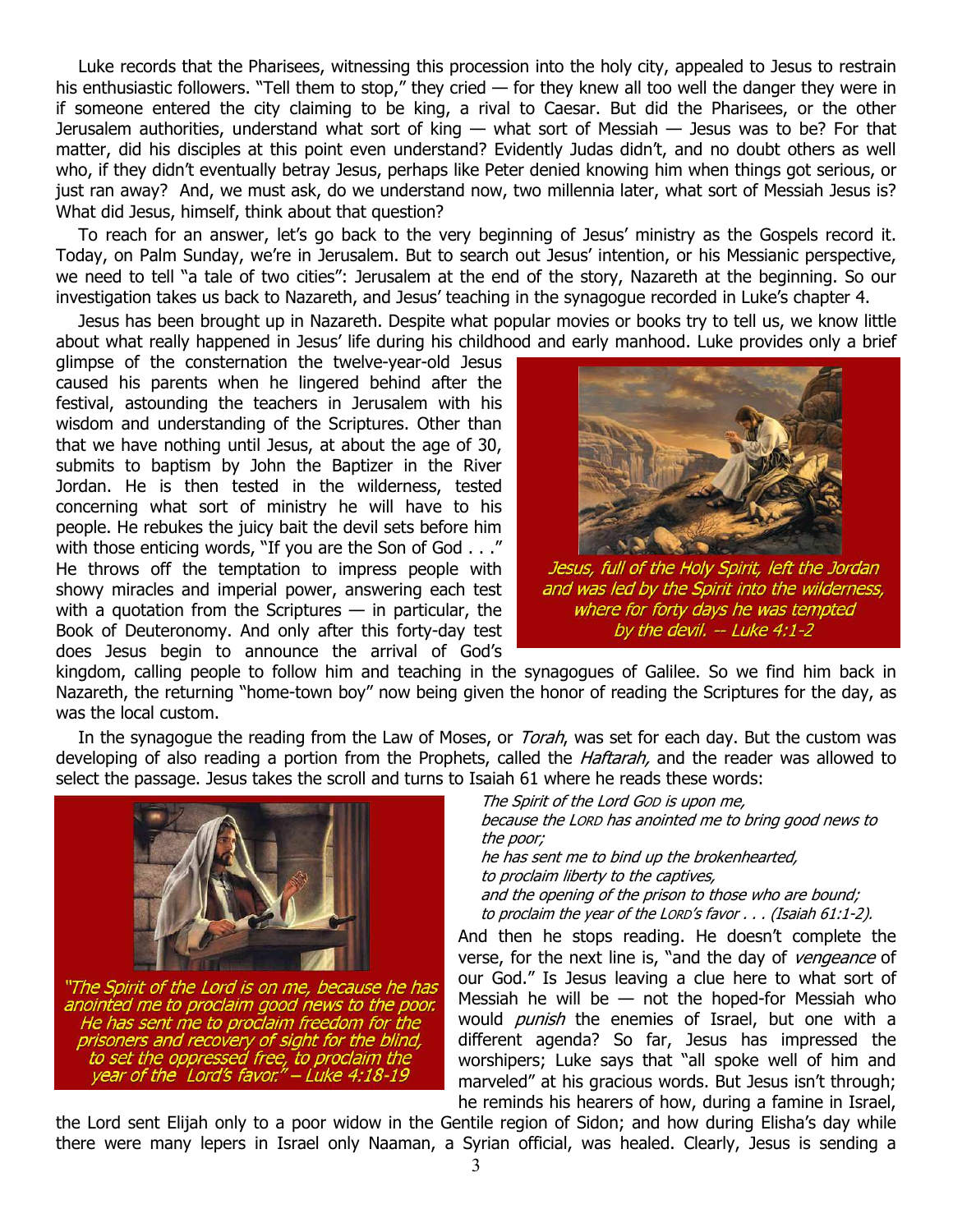message: Israel has "dropped the ball," it has failed to do what God called it to do when he called Abraham to be a blessing to all nations of the world. But God is reaching out to all people to bring them into his family.

Let's review the story the Bible tells. God made a good world, a beautiful world. He put people in charge of it — he made them in his image, to represent him in the management of creation. But people forgot their calling under God; they yielded to the tempter who said, "You will be like God." They built a tower, planning to reach to the heavens and make a name for themselves. That's what people are like without the Lord, and the result is strife, violence, enmity, misery across the human scene. But God had a plan: to call one family, the descendants of Abraham, that would serve him and reach out to all people with the message that God cares about them and wants to bless them, if they will only come back to him. Sadly, the people God called failed to obey him and turned away to other gods, or else took God's call as a sign of his special favor rather than a

special responsibility. The people God called to solve the problem became *part of the problem*. God wants his name to be carried before all people, but for the most part his chosen ones have kept the name of the Lord all to themselves.

No wonder, then, that when Jesus dares to confront his fellow worshipers in Nazareth with their unfaithfulness they rise up in anger and try to throw him out of town. His "take" in what the Messiah is supposed to do doesn't fit their agenda, so they reject him. And, in our "tale of two cities," the same thing is about to happen in Jerusalem as Jesus comes down the Mount of Olives in procession, welcomed as the King who comes in the Lord's name. For Jesus knows, and has already told his followers, that he's



All the people in the synagogue were furious when they heard this. They got up, drove him out of the town, and took him to the brow of the hill on which the town was built, in order to throw him off the cliff. - Luke 4:28-29

riding to his death. For that's the kind of Messiah he is: the Servant of the Lord who will bear the sins of his unfaithful people to his cross and in that way set them free, just as Isaiah had long ago prophesied: "He was wounded for our transgressions; he was crushed for our iniquities; upon him was the chastisement that brought us peace, and with his stripes we are healed. All we like sheep have gone astray; we have turned every one — to his own way; and the LORD has laid on him the iniquity of us all" (Isaiah 53:5-6).



and do not carefully follow all his commands and decrees I am giving you today, all these curses<br>will come on you and overtake you: You will be cursed in the city and cursed in the country  $\ldots$ - Deuteronomy 28:15-16

For Israel to be restored to its true purpose and calling, the Messiah has to take all their sin upon himself and bear the penalty for it on his cross. He has to bear the curse of the Law, the horrible destiny stipulated in the Law of Moses for those who turn away from the life to which God has called them. These curses, found at the end of the Torah in Deuteronomy 27 and 28, are so severe and so gruesome that we would probably never read that part of the Bible as a Scripture lesson in church. But that's what Messiah must bear to set things right. As the apostle Paul states in Galatians, the Messiah "redeemed us from the curse of the law by becoming a curse for us  $-$  for it is written, 'Cursed is everyone who is hanged on a tree'  $-$  so that in [Messiah] Jesus the blessing of Abraham might come to the Gentiles, so

that we might receive the promised Spirit through faith" (Galatians 3:13-14). Through the cross, you and I have been included in "the blessing of Abraham" — what the New Testament calls "salvation."

So today we gladly join the celebration of those who greeted Jesus with shouts of "Save us, Hosanna!" on that first day of what we call Holy Week. Did that multitude know, as Jesus himself surely understood, what lay ahead for the Messiah before that week was over? Do we understand what Jesus went through in the Garden of Gethsemane, wrestling with the agony that overcame him as he contemplated what lay ahead, and crying out, "My soul is very sorrowful, even to death. . . . Abba, Father, all things are possible for you. Remove this cup from me. Yet not what I will, but what you will" (Mark 14:34, 36)? His anguish was so great, Luke